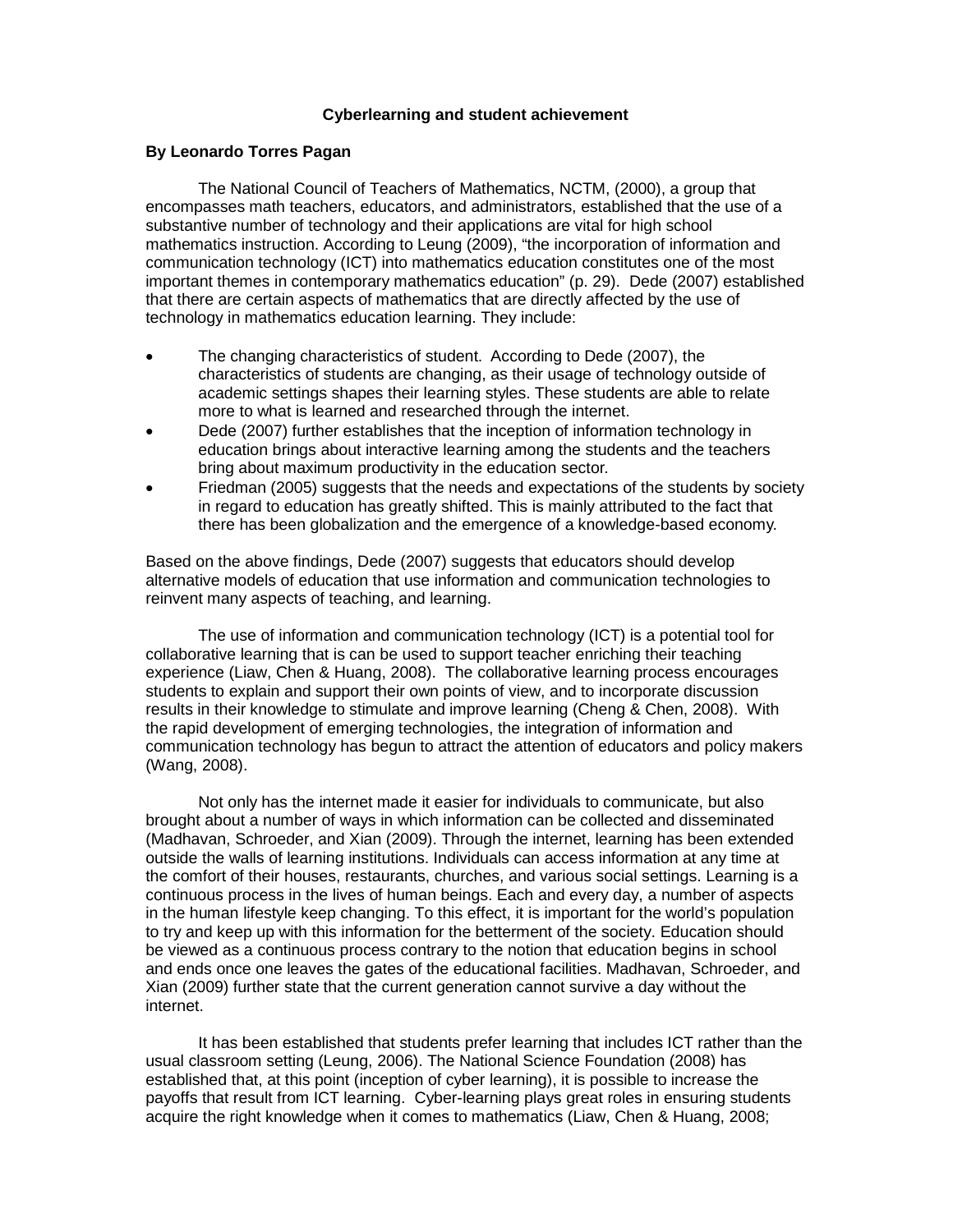Leung, 2009, NSF, 2008; Chandra & Lloyd, 2012; ISTE, 2010; Mioduser, Nachmias & Forkosh-Boruch, 2010). Virtual learning and the creation of social networks supports education by ensuring that almost all the students graduate successfully from math class because individual performance is enhanced. With specific regard to this study, the focus will be on the use of cyber-learning in low-performing schools and how contemporary education in such schools can be increased.

It is paramount for the educational and learning institutions to come up with clear and comprehensive mechanisms to ensure that technology is revamped on a real-time basis. The world has grown from being traditional to technological. ICT is now part and parcel of the world and its use in education has seen an increase in the number of students who complete school successfully (Richardson, 2011). Learning is now more interesting, interactive, and productive as compared to previous years. (Imel, 2003). In any setting, education is aimed at ensuring that the living standards of individuals and the society at large are greatly improved. It is through the efforts made by the scholars that the country's economy can experience double-digit growth. It is a view that is held by researchers and policy makers that high school students who pass mathematics with high scores are fundamental in the future of the country's economy (Chandra & Briskey, 2012; OECD, 2004; Slavin, Lake, & Groff, 2009; Wolfram, 2010).

It is common for some students not to directly exercise what they have learned in class in the real world. In a research carried out by El Nuevo Dia (2008), it was established that students from Puerto Rican high schools do not perform to the expectations set by the commonwealth. The Puerto Rican Tests for Academic Achievement, PPAA in Spanish (Puerto Rico Department of Education, PRDE, 2010) confirms this assessment. For more than 10 years, the Puerto Rican Department of Education has used PPAA to monitor the educational achievement of Puerto Rican students and the changes in that achievement across time. Results of the 2013 PPAA (Puerto Rican Education Department, 2004) shows that

Most eleventh graders (90 percent) performed at Basic Level, rarely demonstrates knowledge of the subject or had limited knowledge of the conceptual and analytical comprehension of their grade (DEPR, 2013, p. 12).

In another study, the Mathematical Sciences Education Board (1989) established that American students do not possess adequate mathematical skills that are paramount in problem-solving situations in social environment such as the work place and at the college level. So far, the students have not attained contemporary educational achievement that is close to the expectations of the commonwealth (Department of Education, 2004). Based on these findings, it is paramount for the parents, teachers, students, policy makers, and stakeholders to come together and coordinate this kind of learning to ensure that the students are able to establish a link between what they are learning and the outside world. According to Chandra and Lloyd (2008), "web-based technologies offer exciting possibilities for expanding the capacity to provide access to instruction and knowledge world-wide" (p. 34). Contrary, Chandra, and Briskey (2012) assert that cyber-learning should be undertaken with extreme caution.

Mioduser, Nachmias, & Forkosh-Boruch (2010) have suggested that this method of learning (cyber learning) has gained international acclaim since its introduction. A good number of learning institutions within the education sector are striving to ensure that ICT is incorporated in mathematics learning and all other disciplines. This method of teaching has been viewed not only as a way of increasing knowledge amongst the learners, but also as a powerful technique for teaching and learning. Virtual learning is a new concept. Because of this, a number of literary works have emerged in support and against cyber learning. An insignificant amount of research work has been done on students who are aged 9-11 years old as compared to those who take mathematics in general regardless of age. In fact,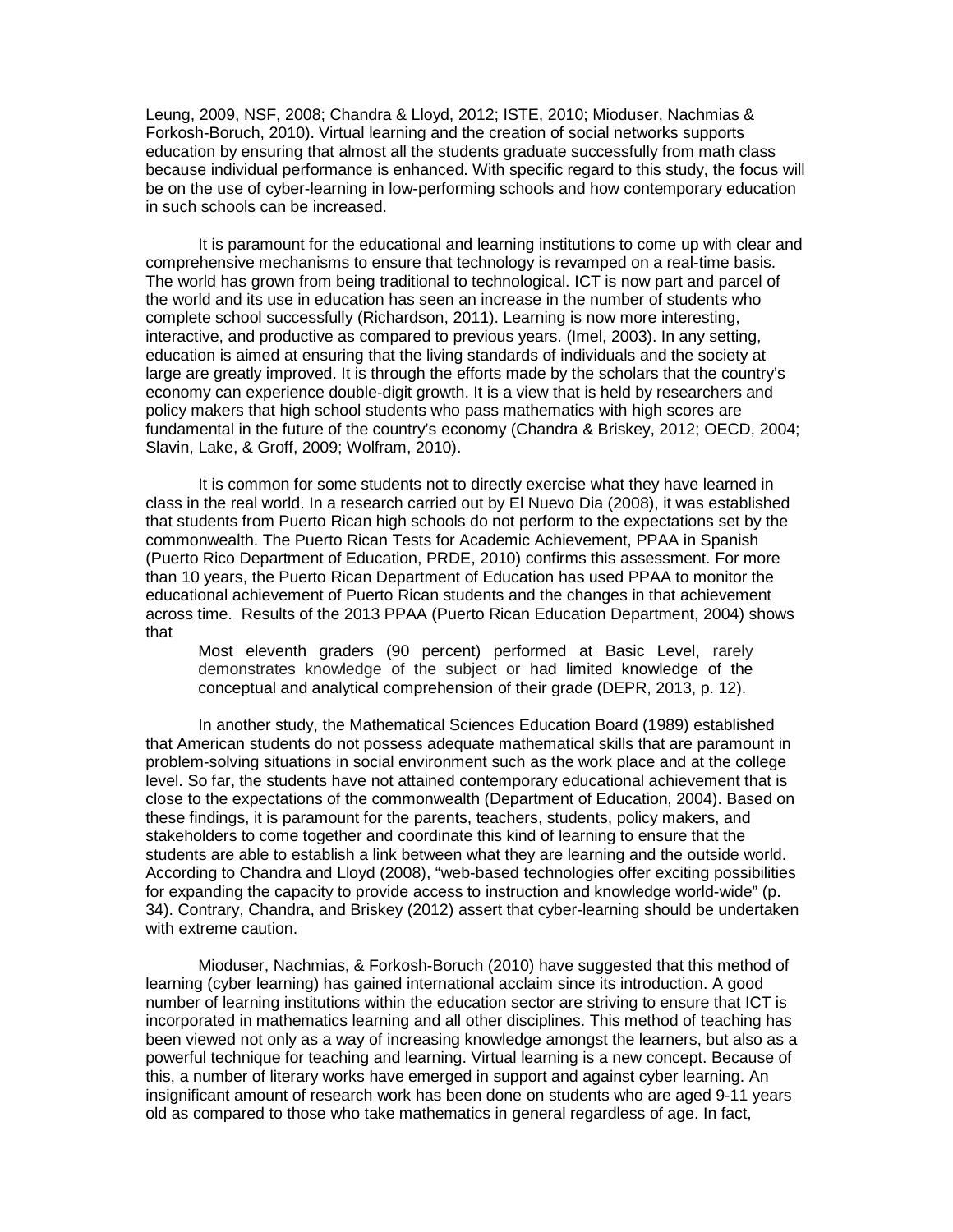Hodges (2008) established that much of the research work has focused on college-going students as compared to those in high school. Consequently, Moore (1990) seeks to explain that little attention has been given to the effectiveness and efficiency of the use of information technology in mathematics learning with specific interest on low performing Puerto Rican schools.

The integration of cyber-learning within the normal education system is advantageous in mathematics learning, especially in high school. Through this (cyber learning), a country's education undergoes complete transformation because there exist diverse methodologies in the teaching of a substantive number of topics in the educational curriculum. Also, the sector experiences customized interaction between the use of information technology, students, and teachers (NSF, 2008).

According to London (2011), a great deal of money, time and efforts have been spent on technology infrastructure in recent years (London, 2011). Such an initiative requires careful planning and implementation to deliver the best service to the students. This is important because a good implementation program will result in a number of benefits as far as the schools in the district, community, and their students are concerned. The National Science Foundation (2008) has established that, with the revamping and continuous growth in technology, cyber-learning will lead to increased understanding among the students involved and provide for a widespread demand for solutions to a number of educational concerns. Compared to the technological infrastructure that has been in place within the last decade, it is clear to say that the applications have undergone significant transformation. New approaches to research and design have evolved as compared to prior techniques. The recent technology is more responsive to the real-world requirements and learning environments (The National Science Foundation, 2008; National Council of Teachers of Mathematics 2000, 2010).

With the implementation of cyber-learning in a number of schools, information dissemination reaches a larger scope of students regardless of distance. According to the International Society for Technology Education (ISTE, 2000), this form of learning has shifted the paradigm of education from classroom-centered to learner-centered learning. Suddenly, the traditional and contextual thinking of learning within the physical space and confines of a classroom takes on an amorphous identity in the virtual space of online learning. The fact that such a program exists calls for an increase in the number of students who subscribe to it. Elasticity and flexibility are some of the core characteristics of virtual learning; a significant population amongst the students views this as the best method of learning, hence results into the retention of current students. Certain schools have taken upon themselves to use this education platform in the building of sustainable cyber domains and distance education curricula (ISTE, 2008; Madhavan, Schroeder & Xian, 2009; NCTM, 2010).

## **Background and Context**

It is paramount for educational institutions to come up with clear and comprehensive mechanisms to ensure that technology is revamped on a real-time basis. The world has grown from being traditional to technological. ICT is now part and parcel of the world, and its use in education has created an increase in the number of students who complete school successfully (Richardson, 2011). Learning is now more interesting, interactive, and productive compared to previous years (Imel, 2003). In any setting, education is aimed at ensuring that the living standards of individuals and society at large are greatly improved. It is through the efforts made by scholars that the country's economy can experience doubledigit growth. Researchers and policy makers believe that high school students who pass mathematics with high scores are fundamental to the future of the country's economy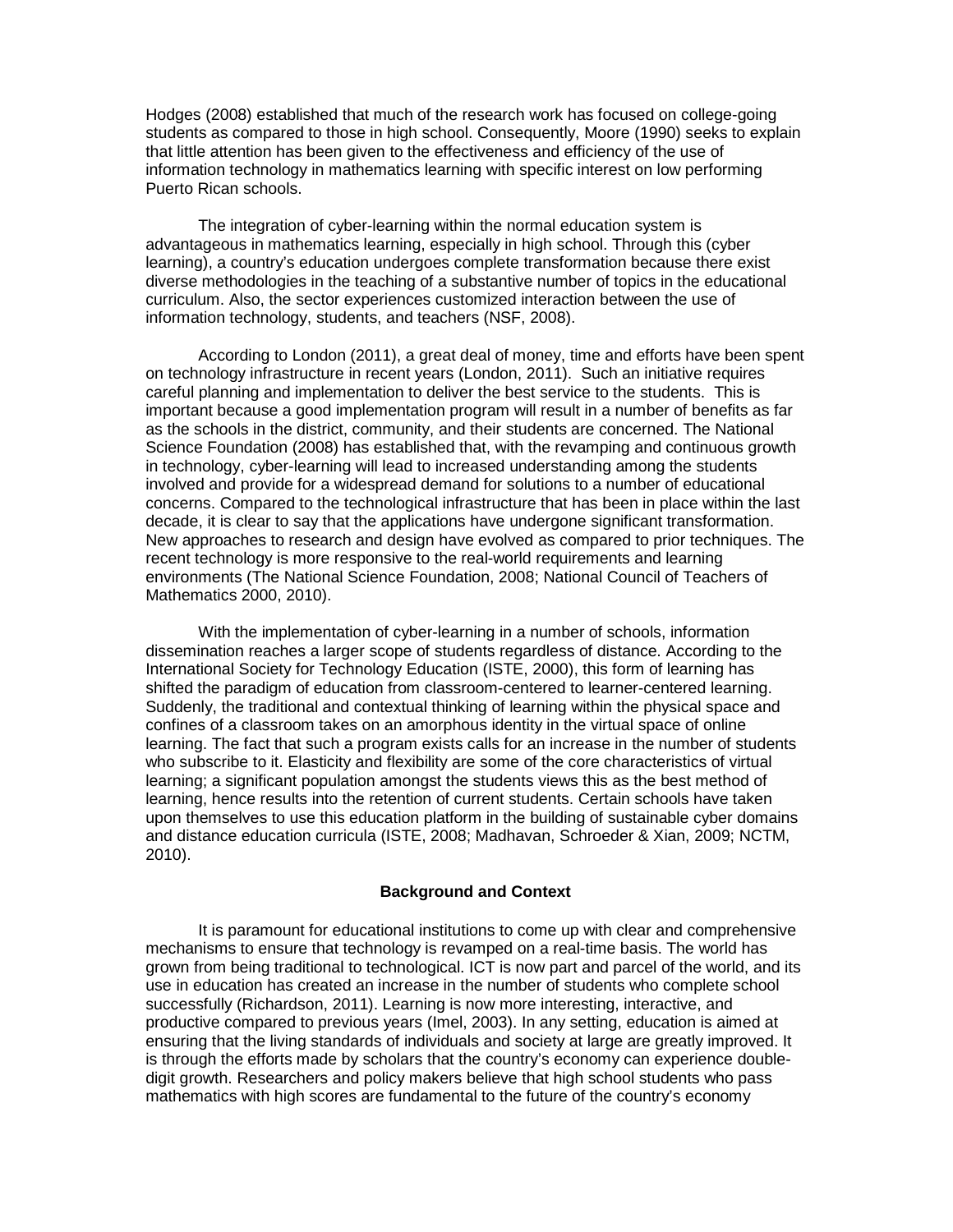(Chandra & Briskey, 2012; Organization for Economic Co-operation and Development, 2004; Slavin, Lake, & Groff, 2009; Wolfram, 2010).

It is common for some students not to directly implement in the real world what they have learned in class. Roldán Soto (2004) established that "students from Puerto Rican high schools do not perform to the expectations set by the commonwealth" (p. 54). The Puerto Rican Tests of Academic Achievement (PPAA) confirm this assessment (Department of Education of Puerto Rico [DEPR], 2010). For more than 10 years, the DEPR has used the PPAA to monitor the educational achievement of Puerto Rican students and the changes in that achievement across time. Results of the 2013 PPAA showed that "most eleventh graders (90 percent) performed at Basic Level [and] rarely demonstrate[d] knowledge of the subject or had limited knowledge of the conceptual and analytical comprehension of their grade" (DEPR, 2013b, p. 12).

In another study, the Mathematical Sciences Education Board (1989) established that American students do not possess adequate mathematical skills, which are paramount in problem-solving situations in social environments such as the workplace and at the college level. So far, students have not attained contemporary educational achievement that is close to the expectations of the commonwealth (DEPR, 2004). Based on these findings, it is paramount for parents, teachers, students, policy makers, and stakeholders to come together and coordinate this kind of learning to ensure that students are able to establish a link between what they are learning and the outside world (Leung, 2006). According to Chandra and Lloyd (2008), "web-based technologies offer exciting possibilities for expanding the capacity to provide access to instruction and knowledge world-wide" (p. 34). However, Chandra and Briskey (2012) asserted that cyberlearning should be undertaken with extreme caution.

Nachmias, Mioduser, and Forkosh-Boruch (2010) suggested that "cyber learning has gained international acclaim since its introduction" (p. 12). A good number of educational institutions are striving to ensure that ICT is incorporated in mathematics learning and all other disciplines. This method of teaching has been viewed not only as a way of increasing knowledge among the learners but also as a powerful technique for teaching and learning. Virtual learning is a new concept. Because of this, a number of literary works have emerged in support of and against cyberlearning. An insignificant amount of research has been done on students aged 9–11 years old as compared to those who take mathematics in general regardless of age. In fact, Hodges (2008) established that much of the research has focused on college students as compared to those in high school. Consequently, Moore (1990) explained that little attention has been given to the effectiveness and efficiency of the use of IT in mathematics learning with specific interest in Puerto Rican low-performing schools.

## **Theoretical Framework**

For many decades now, high school math curriculum has been under constant development and redefining in an attempt to incorporate ICT in learning (Hill, Song, & West, 2009; Wang, 2008). According to Wang (2008), "social learning approaches have received attention as viable or even desirable frames for research and practice related to teaching and learning, particularly in cyberlearning environments" (p. 7). This section discusses social constructivism and the situated learning theory as the main theoretical framework for this study.

## **Social Constructivism**

The main theoretical basis of this study is social constructivism. Vygotsky (1978) argued that "social interaction plays a key role in the development of cognitive function, and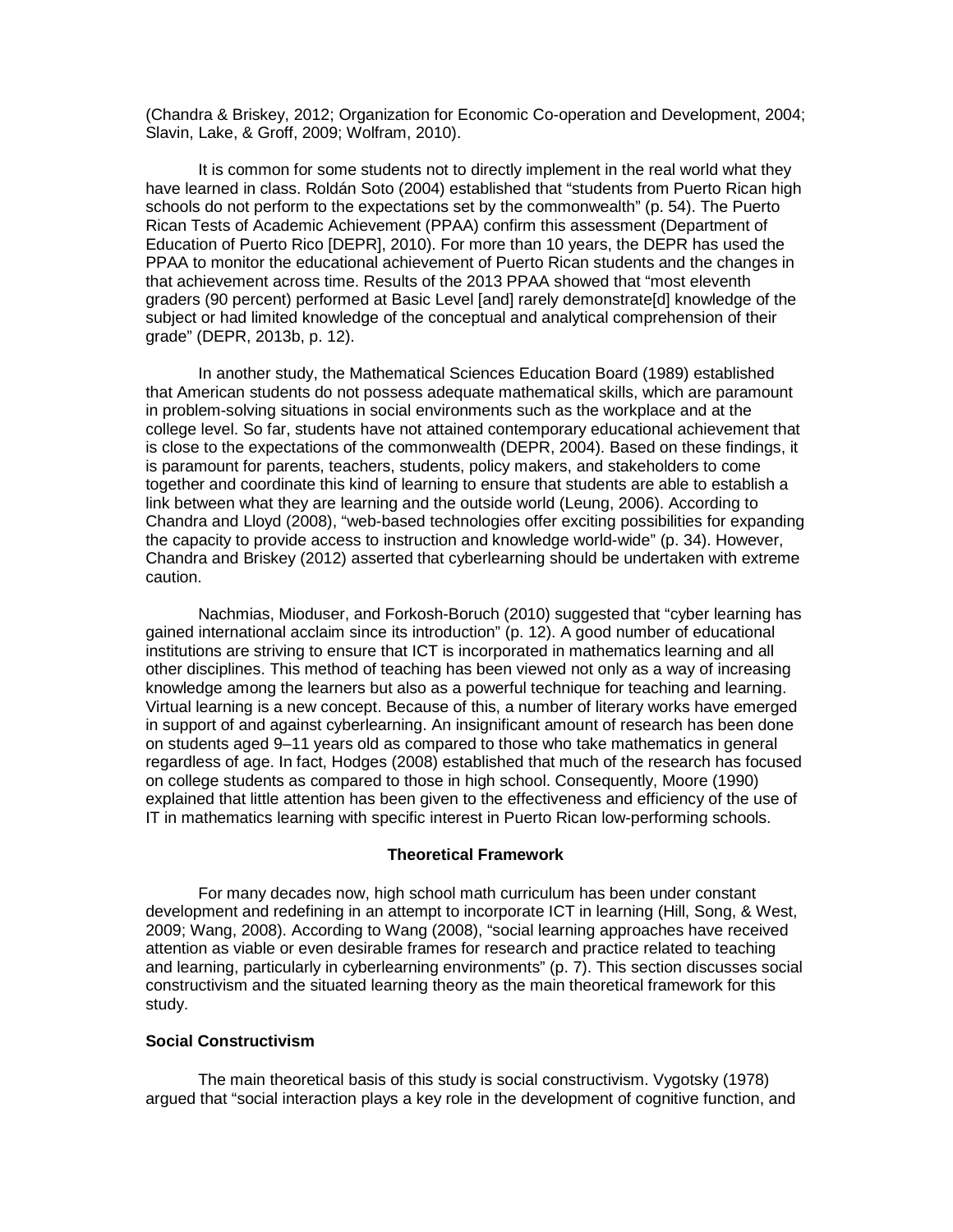higher-order thinking results from relationships between individuals" (p. 17). From a social learning approach, Henning (2004) argues that "knowledge is constructed while individuals are engaging in activities, receiving feedback, and participating in other forms of human interaction in social contexts" (p. 18). This kind of constructivism describes learning as a collaborative process that is divided into two levels. Distinguishing between these levels as actual development and potential development resulted in Vygotsky's identification of the "zone of proximal development" (p. 85). The zone of proximal development is the potential level of cognitive development a learner has if he or she is provided with the appropriate support (Vygotsky, 1978).

For Brown and Green (2006), scaffolding is "the process that supports individual efforts through the structuring of interactions and the breakdown of instruction into steps that are manageable by the student in response to his or her level of performance" (p. 18). Because cognition is not considered an individual process, learning is shaped by the kinds of interactions a student has with others and the context within which these interactions occur (Brown & Green, 2006).

## **Situated Learning**

According to Lave and Wenger (1991), there is a close correlation between situated learning and social constructivism, though the latter is more recent and more defined. The combined efforts of these researchers between the late 1980s and early 1990s led to their releasing a book that discusses the concept of situated learning. In their discussion, they establish that learning can be distinguished from the activities related to the learning process to become a way of living of the said group of people (culture) that is contrary to what students learn in school. Lave and Wenger established that effective and efficient learning occurs when activities are carried out in social settings (communities of practice) rather than in the usual classroom setting. S. Brown, Collins, and Duguid (1989) established that maximum productivity, as far as learning is concerned, highly depends on the context (setting) in which the activity takes place.

Neo (2007) argued it is only through an environment that has a direct link to the subject matter that enables students to gain cognitive development because they are able to relate what they learn from class directly to the social environment. A comprehensive technique must be incorporated for the learning process to be much more authentic; in this case, there is a need for the use of IT. Virtual learning has proven to be much more productive than normal learning because most students have been immersed in technology, notably social networking. A number of special interest groups have been created on the Internet with relation to specific subject matter. This makes it easier for students to peruse the Internet and find the information they need (Willett, 2007). Such an initiative ensures that information is disseminated to a wide scope of people who consequently bring about shared knowledge through such methods of collaborative learning.

According to the NCTM (2000, 2010), through collective learning, enhanced mathematics performance is achieved. Teachers assign authentic tasks to a group of students while they themselves play a supervisory role by providing scaffolding, guidance, and feedback. Neo (2007) also argued in support of this kind of situated learning. He established the students are able to grow in a number of dimensions that are key in day-today life. The information shared among these students and the help of their teachers and the social environment enable them to develop certain perspectives toward social problems. Through collaboration, many of the objectives that are set out in the learning manifesto can be achieved. Social networking has extended the learning process beyond school. Through the established social groups, students are guided by a common goal that may lead them to utilize technology in research and in the creation of a number of software programs. Within the comfort of their homes or other social settings, students can further the discussions and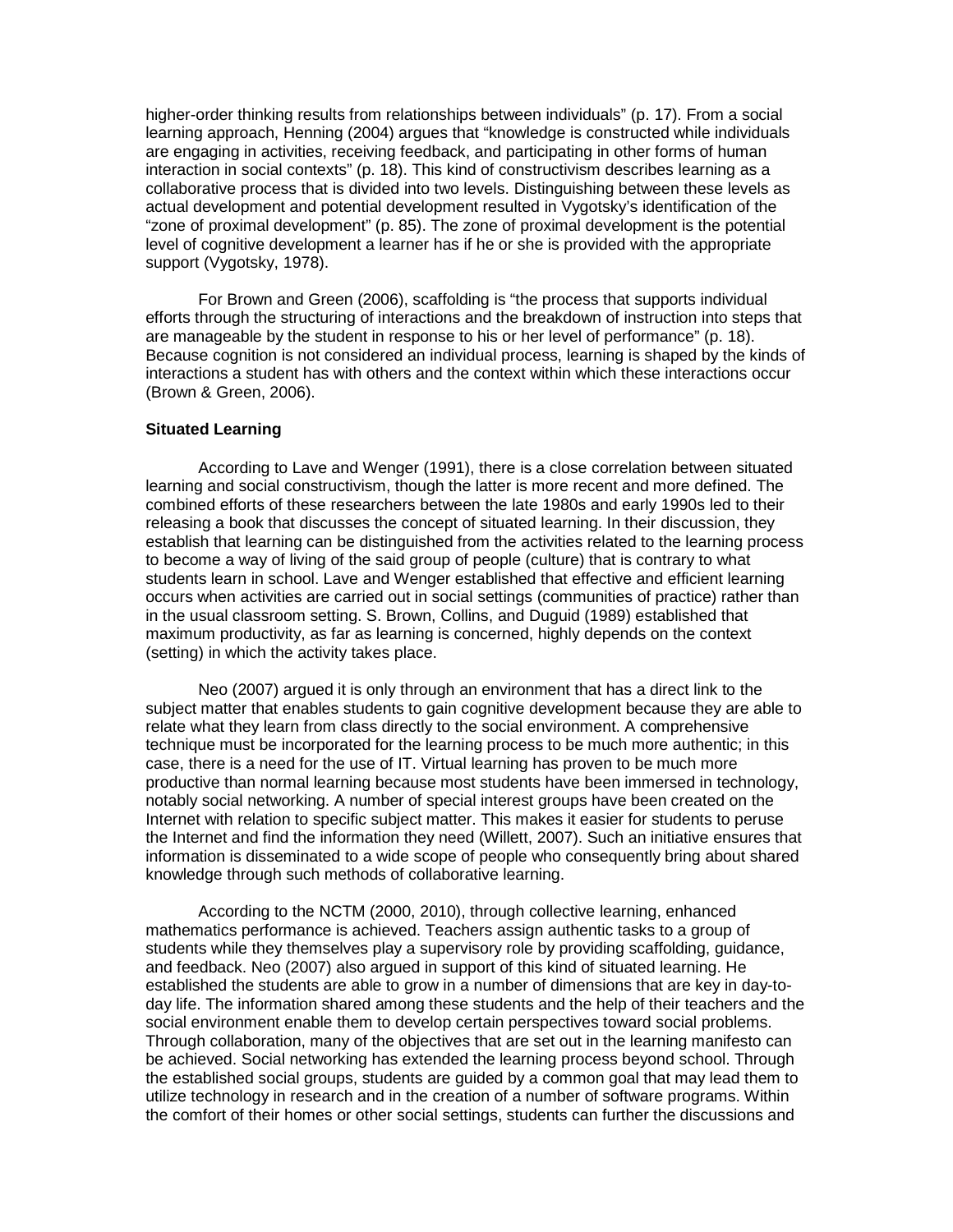findings that were made in class through different platforms that may include online chat, social networking sites, wikis, and a number of fundamental technology-based tools.

# **Methodology**

This research was designed to provide understanding of the problem that might lead to solutions, suggestions, and information that will be of great benefit to a number of concerned parties: administrators, educators, education policy makers, and the students. Also, the information that will be enacted in this paper will play a great deal in encouraging low-performing schools to try and use information technology in the learning process to enhance student performance in accordance with societal expectations, e.g., the commonwealth organization expectations.

The study utilized both dependent and independent variables. The independent variable for this study was the cyberlearning program designed to target schools that are performing below state achievement standards. These schools have continuously failed to meet the state targeted standard for two consecutive years and as such are mandated to institute reforms where all students receive the necessary instruction and assistance to help them achieve proficiency (DEPR, 2010). The math academic achievement scores, as assessed by the College Board Math Achievement Test developed by the Puerto Rico and Latin America Office of the College Board (2013b), was used as the dependent variable for the study.

This quantitative research study was a nonequivalent control group design, one of the most commonly used quasi-experimental designs (Creswell, 2012; Gall et al., 2006; Salkind, 2006). According to Creswell (2012), in the nonequivalent control group design, the researcher does not control the assignment of the participants to groups through the mechanism of random assignment. Students in the experimental group were encouraged to complete the math course with cyberlearning support, whereas the control group completed an identical course in a regular classroom environment.

In order to conduct this study, participants completed a pretest at the beginning of the school year. At the completion of the school year, participant completed a posttest to assess their math achievement. The use of a real school setting provided a more stringent test of the successful implementation of the intervention than would a study in a tightly controlled laboratory setting in which research results cannot be easily transferred to the context within the classroom.

The pretest of the participants was conducted using the College Board Math Achievement Test. A test answer form was distributed to both the comparison and treatment groups to collect their demographic information during the pretest. After collecting the pretest and demographic information, the data were screened for missing values, potential code violations, and outliers. The researcher assumed the pretest and demographic data would produce analogous characteristics of both the comparison and treatment groups and that any variation during the posttest of the two groups would be attributable to the intervention (Polit & Beck, 2008).

The examination was designed to measure skills and knowledge roughly equivalent to those gained during a one-semester college algebra course. A panel of college and university faculty members, augmented by College Board test specialists, agreed on subject matter boundaries and then developed, reviewed, and field tested a large number of initial test items, less than half of which were ultimately used. The panel then reviewed the final test. The time taken and the procedures followed in constructing the test offer assurance that the knowledge and abilities tested are those the test claims to measure.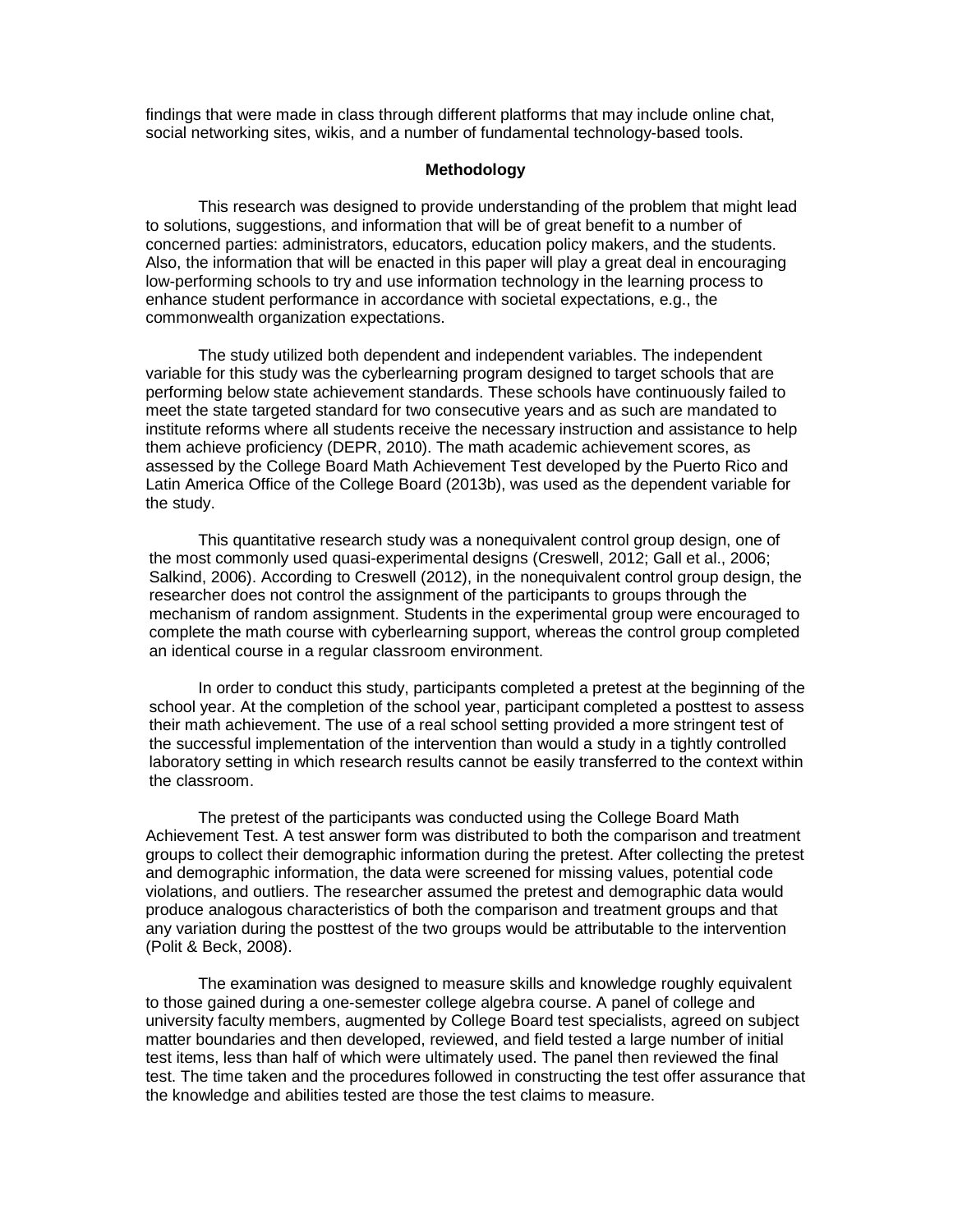The test consists of 50 five-response multiple-choice items that should be answered in 50 minutes. The authors provided permission for this researcher to utilize the College Board Mathematics Achievement Test, including administration instructions, test booklets, and answer sheets. Researchers are always welcome to share their findings and data from their studies with the College Board.

The participants in both groups answered a pretest before the treatment at the beginning of the school year (DEPR, 2013a). After the pretest, the experimental group completed the math course using cyberlearning support; the control group completed the math course without cyberlearning support. The pretest took into account students' prior knowledge related to targeted math skills. The posttest, with identical problems, was administered at the end of the treatment as part of the study

## **Results**

The results suggest that cyberlearning had a measurable impact on student achievement when comparing the posttest scores for the treatment and control groups; however, there was no impact in the subgroups. The ANCOVA allowed the researcher to assess the effect of the treatment on math achievement, while eliminating students' preexisting differences, thus eliminating these differences as a potential confounding variable (Field, 2009).

RQ1: Does cyberlearning improve math student achievement significantly in Puerto Rican low-performing high schools?

 $Ho_1$ : There is no statistically significant difference in math achievement between students who receive cyberlearning support and students who receive traditional education.

 $Ha_1$ : There is a statistically significant difference in math achievement between students who receive cyberlearning support and students who receive traditional education.

The investigator conducted an ANCOVA to determine if there was a significant difference in posttest math achievement scores between the treatment students and control students after statistically controlling for their pretest math scores. There was a statistically significant difference in math achievement between groups,  $F(1,121) = 44.45$ ,  $p = 000$ . Therefore, the null hypothesis was rejected for RQ1.

RQ2: Does cyberlearning improve special education math student achievement significantly in low-performing high schools in Puerto Rico?

Ho2: There is no statistically significant difference in math achievement between special education students who receive cyberlearning support and students who receive traditional education.

Ha2: There is a statistically significant difference in math achievement between special education students who receive cyberlearning support and students who receive traditional education.

The researcher examined differences in academic achievement between special education students who received cyberlearning support and those who received traditional education. There was no statistically significant difference in learning condition regarding special education status,  $F(1,121) = 0.323$ ,  $p = .571$ . Therefore, the null hypothesis failed to be rejected.

RQ3: Does cyberlearning improve non-Puerto Rican math student achievement significantly in low-performing high schools in Puerto Rico?

Ho<sub>3</sub>: There is no statistically significant difference in math achievement between non-Puerto Rican students who receive cyberlearning and students who receive traditional education.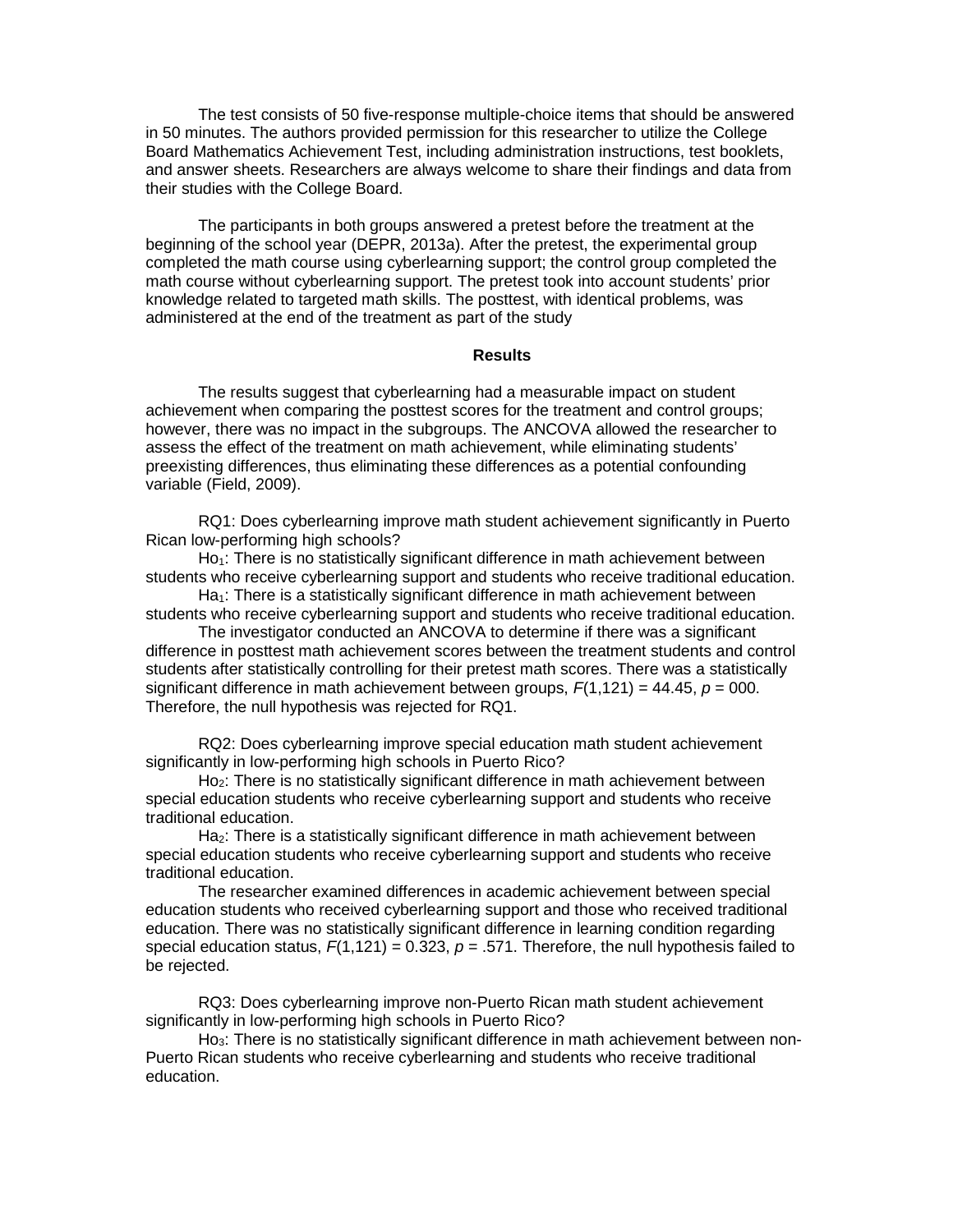Ha3: There is a statistically significant difference in math achievement between non-Puerto Rican students who receive cyberlearning and students who receive traditional education.

The investigator conducted an ANCOVA to determine if there was a statistically significant difference in math achievement between Puerto Rican and non-Puerto Rican students. There was no statistically significant difference in learning condition between Puerto Rican and non-Puerto Rican students, *F*(1,121) = 2.66, *p* = .607. Therefore, the null hypothesis failed to be rejected.

RQ4: Is there a statistically significant difference in math achievement between boys and girls who participated in the cyberlearning program?

Ho4: There is a significant difference in math achievement between boys and females who participated in the cyberlearning program.

Ha4: There is no significant difference in math achievement between boys and girls who participated in the cyberlearning program.

The investigator conducted an ANCOVA to determine if there was a statistically significant difference in academic achievement by gender. There was no statistically significant difference in academic achievement between boys and girls, *F*(1,121) = 464, *p* = .497. Based on the results, the researcher found that, generally, male and female students who receive cyberlearning support can learn just as much information as male and female students who learn in a traditional classroom. Therefore, the null hypothesis was rejected.

# **Discussion of the Results**

The analysis generated a thorough overview of how two groups of students—a treatment group that received cyberlearning support and a control group that was exposed to traditional learning conditions—compared to each other after 10 months. A one-way ANCOVA was conducted to determine if there were significant differences in posttest math scores between the treatment students and control students. The statistical analysis was also able to eliminate the students' preexisting differences, hence eliminating these differences as potential confounding variables in the statistical model.

The College Board Math Achievement Test was administered to all of the research participants (*N* = 130) by the researcher. The results indicate the treatment group had a higher mean pretest score ( $M = 477.11$ ,  $SD = 75.369$ ) than the control group ( $M = 466.86$ , *SD* = 93.58). Moreover, the treatment group had a higher mean posttest score (*M* = 587.60,  $SD = 84.21$ ) than the control group ( $M = 478.49$ ,  $SD = 94.60$ ). The increase in the posttest scores demonstrated the students were able to increase their math performance. Each research group demonstrated gains on the posttest in comparison to the pretest scores regardless of type of instruction. However, posttest scores from the cyberlearning classroom showed significantly higher gains ( $p = .000$ ) than scores from the traditional face-to-face group.

An ANCOVA was also run to test RQ4 regarding differences between boys and girls. From this analysis, the researcher determined there was no significant difference between genders. Therefore, the null hypothesis was rejected.

This study revealed that cyberlearning was as effective as traditional learning when looking at the all of the students in the study. In addition, when comparing genders, female online students had comparable results to male students in traditional and online classrooms. This means there is no significant difference between genders when students learn online. However, the study did not reveal any differences between special education and non-special education students or between Puerto Rican and non-Puerto Rican students.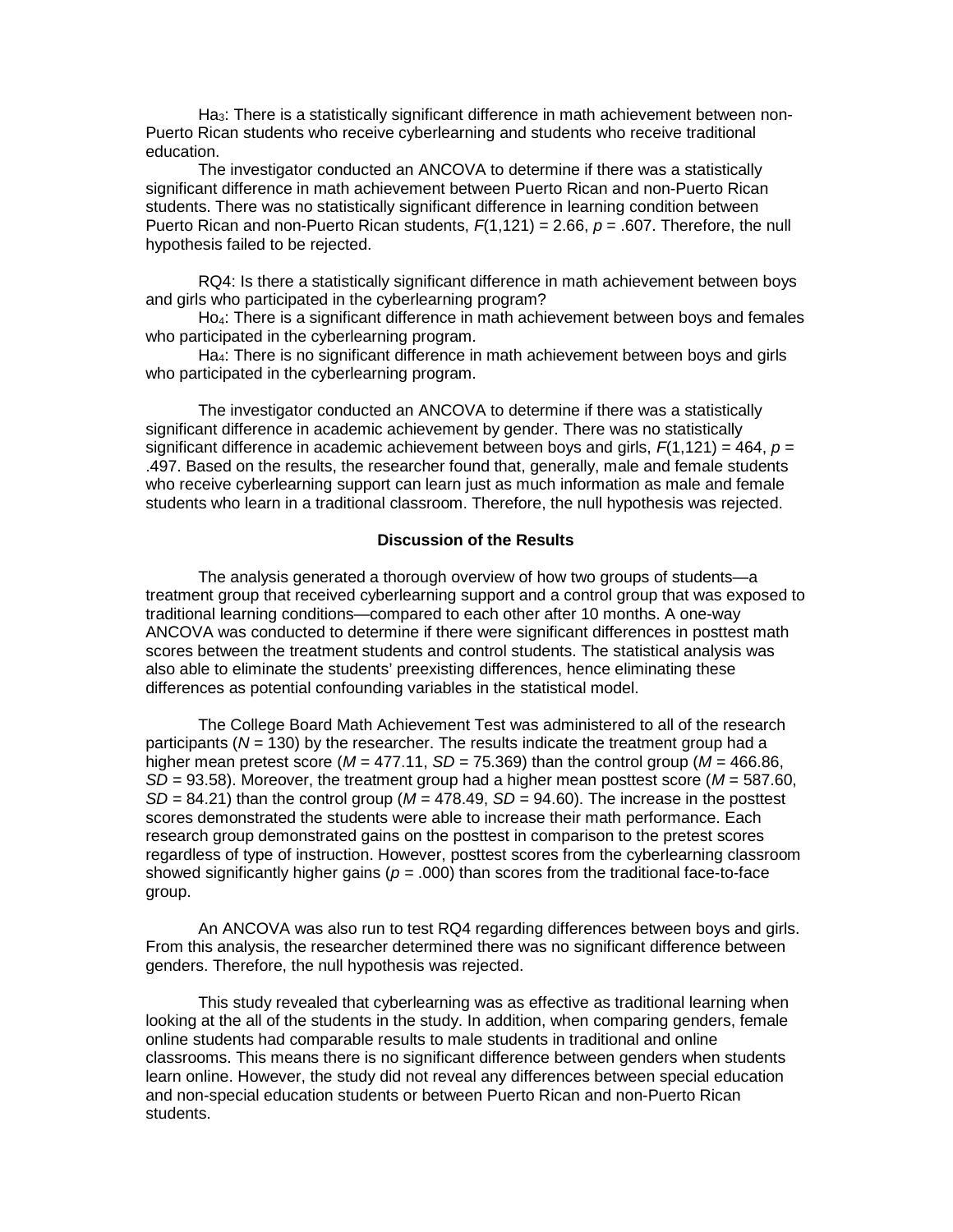### **Discussion of the Results in Relation to the Literature**

The results from the ANCOVA are consistent with current research. For example, several meta-analyses suggested there was no significant difference between online and traditional learning (Allen et al., 2002; Cavanaugh et al., 2004). The positive trend of student achievement associated with cyberlearning support rather than the face-to-face setting has been ascertained by more researchers (Cavanaugh, 2001; Machtmes & Asher, 2000; Zhao, Lei, Yan, Lai, Tan, 2005). These researchers suggested a statistically significant and educationally important difference between the achievement of students who use cyberlearning and those who use a traditional face-to-face approach. These results are similar to other comparable studies. Allen et al. (2002) and Bernard, Abrami, et al. (2004) argued that online students perform academically as well as traditional students.

In addition, the findings of this study in relation to gender were consistent with current research. According to several investigators, both boys and girls do well with cyberlearning (Cheung & Kan, 2002; Gammie, Paver, Gammie, & Duncan, 2003; Rovai & Barnum, 2007). This is in accordance with the results of this study.

As confirmed in this study, as much as cyberlearning provides more alternative education, it does not help special education or minority populations. Results from a metaanalysis of studies examining the academic achievement of special education or minority students from several K–12 cyberlearning programs revealed there was no significant difference between the academic performance of special education or minority students using cyberlearning support and those using a traditional face-to-face approach (Bernard, Lou, et al., 2004; Cavanaugh et al., 2004; Machtmes & Asher, 2000). In this sense, additional studies of the impact of cyberlearning in these populations are needed.

### **Limitations**

Several limitations apply to this study. First, the statistical analysis depended on the information provided by the students themselves as well as on their willingness to participate in the study with honesty and integrity, particularly since the posttest was administered at the end of the school year, after final exams at both schools. Another limitation was that tabulated findings pertained to low-performing schools relative only to math student achievement. Other subgroups, such as talented or high-performing students, were not included. The possible addition of other subgroups, such as gifted, White, or Spanish-limited students, could strengthen the outcomes.

#### **Implication of the Results for Practice**

The literature indicated that a great deal of money, time, and effort has been spent on technology infrastructure in recent years (London, 2011). Therefore, it is important to determine the best practices in designing and delivering learning experiences to students so that school districts, communities, and students reap the most benefit from the investments they make. According to the NSF (2008), "cyberlearning has tremendous potential right now because we have powerful new technologies, increased understanding of learning and instruction, and widespread demand for solutions to educational problems" (p. 12). Moreover, "the implementation of new technologies and our understanding of how students learn have evolved, while new approaches to research make the development and testing of technologies more responsive to real-world requirements and learning environments" (NSF, 2008, p. 23).

Cyberlearning opportunities provide a challenge to schools to redesign not only the delivery but also the pedagogy behind distance learning (London, 2011). The use of the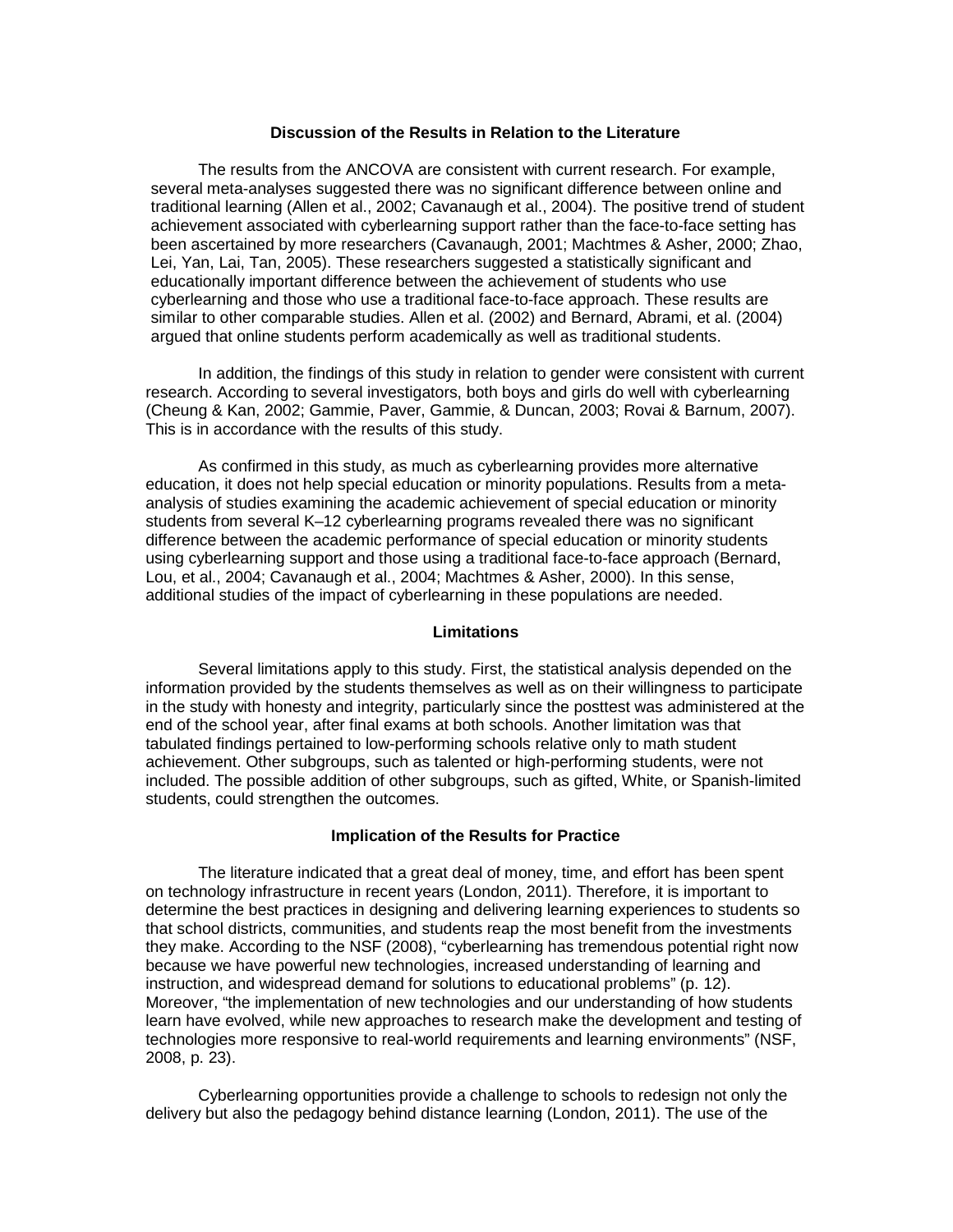Internet in schools places learning in a new paradigm that moves from classroom-centered learning to learner-centered learning (ISTE, 2007). Suddenly, the traditional and contextual thinking of learning within the physical space and confines of a classroom takes on an amorphous identity in the virtual space of online learning. Elasticity and flexibility are two of the core characteristics of cyberlearning; a significant population among the students viewed this approach as the best method of learning and hence results in the retention of current students. In addition, several school leaders have taken upon themselves to use this education platform in the building of sustainable cyber domains and distance education curricula (ISTE, 2007; Madhavan et al., 2009; NCTM, 2010).

In addition, cyberlearning offers exciting possibilities for expanding the capacity to provide access to knowledge worldwide (Chandra & Lloyd, 2008). Chandra and Briskey (2012) asserted that "viewing these technological advancements in a more dynamic context, forces educators and researchers to rethink the fundamental processes of teaching and learning" (p. 56). Since its inception, ICT has been accompanied by attempts to integrate it into education, in pursuit of teaching and learning goals (Nachmias et al., 2010). The thorough combination of multimedia delivery capabilities, intuitive visual interfaces, support for efficient search and retrieval of information, and embedded allowance for synchronous and asynchronous interactions, along with the expansion of cyberspace into a huge hyperlinked repository of data, is perceived as a new powerful resource for teaching and learning purposes (ISTE, 2007; Khan, 1997; Nachmias et al., 2010; NCTM, 2000).

The findings of the present study will benefit educators, administrators, teachers, education policy makers, and, ultimately, students. Teachers will gain a better understanding of the nature of pedagogically sound cyberlearning support and will understand its role and benefits for student learning. In addition, the findings presented in this research could help policy makers, administrators, and teachers in developing and implementing new initiatives that encourage cyberlearning support in low-performing schools, and ultimately increase student performance and academic success.

The results of this study will be useful in identifying possible areas in need of improvement in curriculum/instruction, emerging instructional delivery formats, and educational planning/research for low-performing schools in Puerto Rico. Moreover, the results of the study may be used to design future studies in order to guide low-performing high schools in their decisions regarding the development of strategies to reduce the achievement gap in schools with high populations of Hispanic students. In addition, the study may provide teachers and students with valuable information and awareness of how Internet and web-based technologies can affect the classroom environment and the quality of student work. Moreover, teachers may learn how to effectively integrate technology into the curriculum in ways that present positive results for student achievement.

The results from the study can be beneficial in the field of math education and the approach educators take in establishing the challenging standards brought forth with the implementation of the Puerto Rico Common Core Standards. The results of this study revealed the importance of reforming the curriculum in the high school setting to include cyberlearning as a means of increasing student achievement. The results of the study showed the learning environment, whether cyberlearning or traditional, does not have an effect on student performance despite the students' ethnicity or gender.

#### **Recommendations for Further Research**

Cyberlearning, with specific regard to mathematics learning, has not been researched extensively (London, 2011). For instance, further studies are needed to provide for an in-depth analysis of the K–12 learning group as opposed to higher education, including junior colleges and universities. In addition, future studies should give descriptive details with respect to the interactions that were highlighted in the present study. This is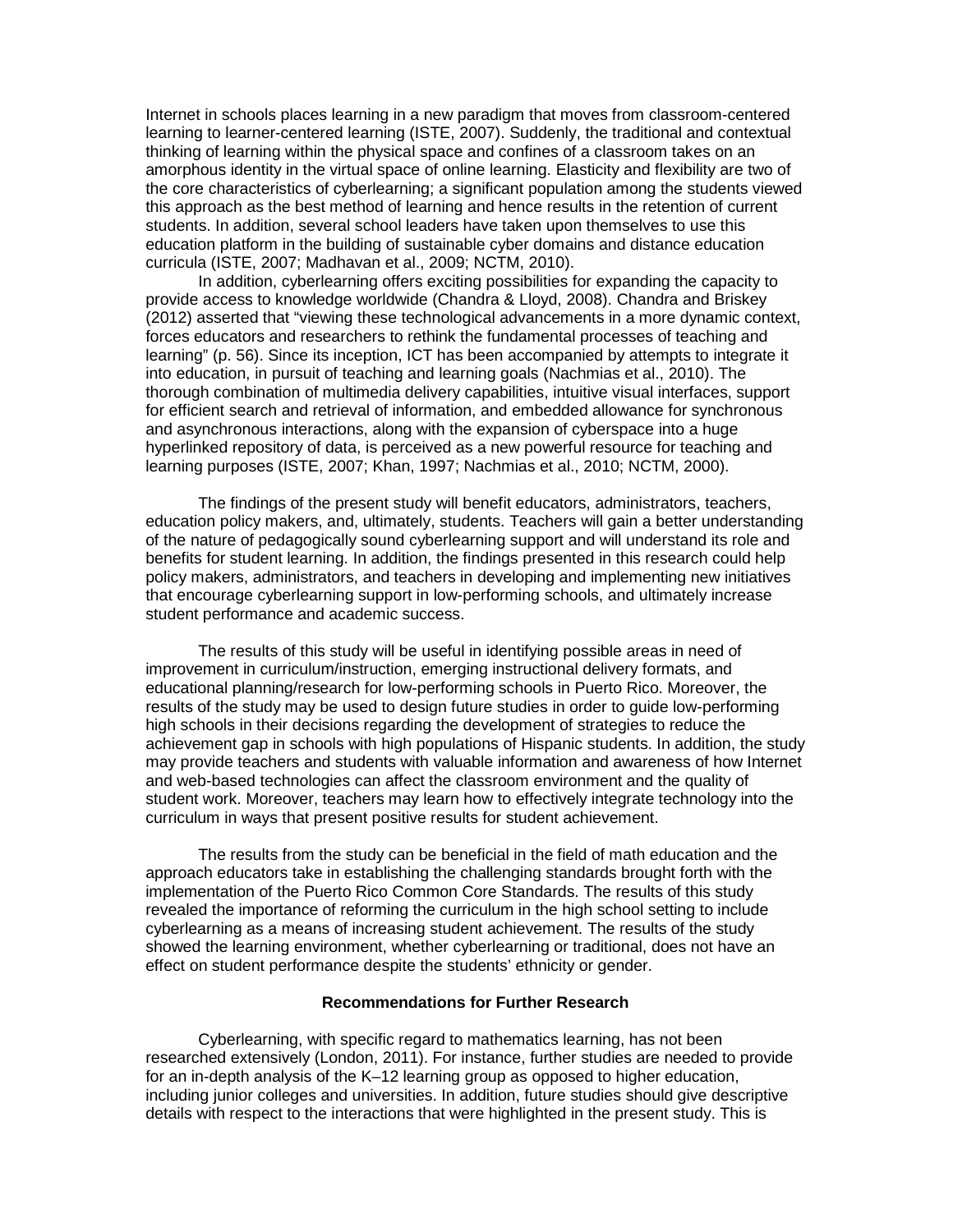because these interactions play a significant role in determining the future of mathematics learning in general (NCTM, 2000). For instance, a future study could focus on the requirements for successful mathematics learning. In addition, diverse interactions should also be analyzed in order to ascertain the impacts they have on these students. In relation to this study, it is paramount to establish whether learners in the lower levels of education require more interactions in order to excel.

For precision and accuracy of the results, successive studies should be executed for other schools. A substantive number of suggestions for future literary works were brought forth as a result of this study. Following are other topics that should be encompassed for further research:

- A future study should use a different subject aside from mathematics. This will enable the information users to determine whether other subjects can be taught online. For instance, are the chances of success higher among students who receive online math learning as opposed to those who use technology in learning a foreign language? Carrying out diverse research on a number of subjects offered at the high school level will aid in determining the impact of online learning in education.
- There is a need for research to determine the significance of online education with respect to gender and the implications. Does this instruction method allow for equity among students? This will be an important tool for policy makers and education facilitators regarding the decision on whether to adopt online learning in their schools.
- A future study should be characterized by diverse age groups or education levels. Age and maturity with relation to cyberlearning will provide for analysis of the effectiveness of online learning. There is a possibility that young students may find it difficult to adapt to this method of learning. Having a comparative study enables researchers determine the effectiveness of using such a framework within the education system.
- A future study should use multiple school settings. The present study focused on a low-performing public high school. Involving other schools, including magnet schools, will provide for conclusive results with respect to cyberlearning.
- There is need for further research to be carried out to that the program is allinclusive in the following dimensions: time distribution between online and faceto-face time, the support relationships with adults, effective and academic supports, family support (Cavanaugh et al., 2009; Keeler, Richter, Anderson-Inman, Horney, & Ditson, 2007), and the contribution of expanded learning time (Gabrieli, 2011).
- There is need for research to determine the significance of online education with respect to exceptional students, minorities, and its implications. Does this methodology allow for equity among students? This will be an important tool for policy makers and education facilitators regarding the decision on whether to adopt online learning in their schools. With regard to minority students, more research needs to be conducted on how to support these students in successful completion of their academic courses. According to Repetto, Cavanaugh, Wayer, and Liu (2010); Repetto, Webb, Neubert, and Curran (2006); and Rhim and Kowal (2008), data in relation to disability cases should be effectively disseminated. There has been little conclusive information relating to online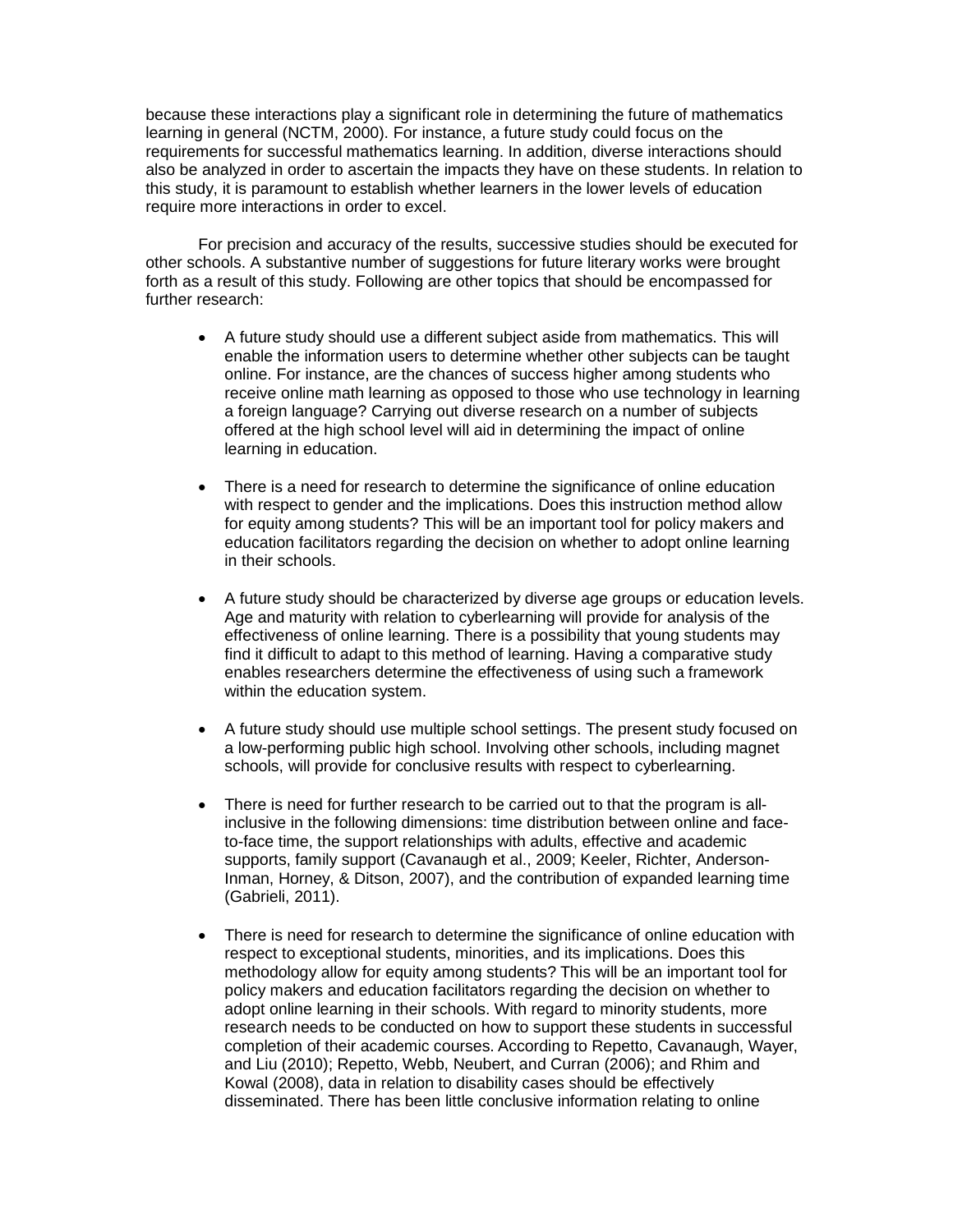learning among students with disabilities (Repetto et al., 2010). This issue is a great hindrance among educational professionals regarding the need to determine adequate mechanisms to deal with these students. Research studies are limited because of the lack of disability-specific data collected by online schools. Lacking these data hinders in-depth disability-specific research that could help professionals to better serve students with disabilities in virtual settings (Repetto et al., 2010). Research is needed to compare student performance according to disability type, as students may perform differently in virtual courses depending on their disability.

## **Conclusions**

Academic achievement is a concern in schools across the nation. However, not all students learn in the same ways. Alternative learning methods may be needed to increase student achievement. Cyberlearning has been shown to be an alternative way students can achieve. Students can learn just as much in online classes as they can in traditional classrooms. Online learning offers students the chance to learn anywhere and anytime. In addition, online learning offers students the chance to work at their own pace and take classes that might not otherwise be offered to them. Cyberlearning allows students the opportunity to gain academic achievement when a more traditional setting may have left them behind. Given the many benefits of cyberlearning for students, it is imperative the educational community continues to research and improve online education. However, for cyberlearning to be successful, a mechanism should be put in place to ensure the students interact with the environment.

As time progresses, IT advancements also improve. For this reason, distance learning will employ techniques that are pertinent and imperative to the students and consequently improve classroom learning, regardless of time constraints and place. As Crook et al. (2010) stated,

ICT makes possible new forms of overarching classroom practice. This is apparent in three particular respects: [a] the reconfiguration of space such that new patterns of mobility, flexible working, and activity management can occur, [b] new ways in which class activities can be triggered, orchestrated and monitored, [c] new experiences associated with the virtualization of established and routine practices—such as using multiple documents in parallel, or manipulating spatial representations. (p. 4)

Cyberlearning is flexible because it provides a continuous learning process regardless of venue. As opposed to traditional learning, cyberlearning is a great tool in enhancing student performance (Cavanaugh, 2009a, 2009b). Education policy makers should strive to ensure that more research is carried out in order to improve this learning framework.

Educators and policy makers should continue to research cyberlearning in order to improve its effectiveness. Evaluation, assessment, and research must be considered as a tool to support public policy and inform decision making (Means & Haertel, 2004). It is no longer enough to ask whether cyberlearning is effective; educators, policy makers, and parents need to understand why it is effective (Cavanaugh et al., 2004). According to Means and Haertel (2004), investigators need to determine which factors contribute most to cyberlearning effectiveness, and in what contexts the factors interact. However, acquiring this knowledge requires a general consensus on a definition of *effectiveness* that goes beyond standardized tests, a system for identifying and measuring factors that influence effectiveness, and sophisticated statistical analyses. As Means and Haertel stressed, "many studies of the effects of technology-supported innovations are hindered by a lack of measures of student learning commensurate with the initiative's goals" (p. 99).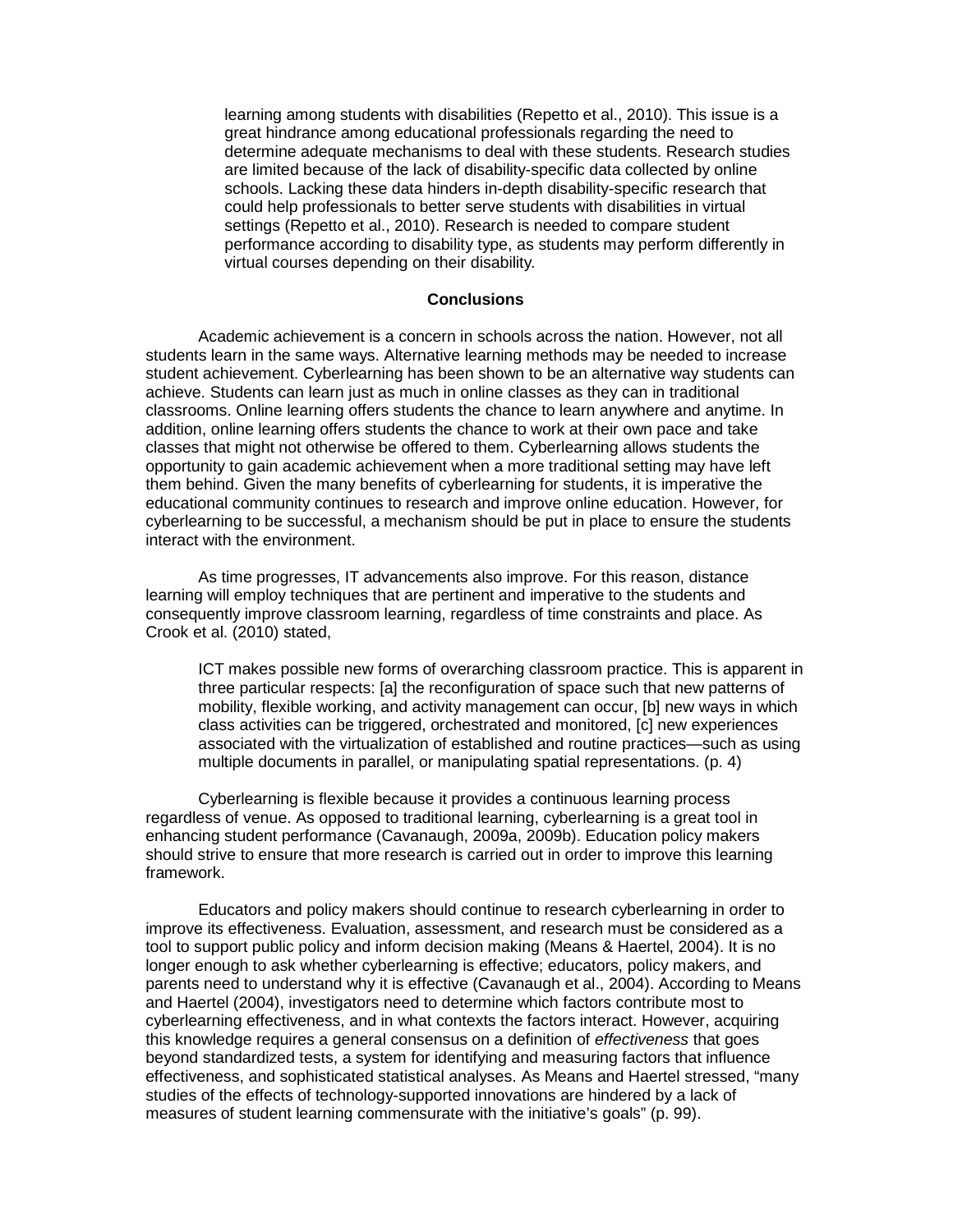Educators are striving to ensure that students get through secondary school successfully and acquire all the pertinent skills they will need in life, especially since the advent of the NCLB and Race to the Top. It is the aim of public school educators in Puerto Rico to come up with a different view of teaching and enhance student academic performance. These are done through programs such as understanding by design, a new focus on Common Core learning standards, and differentiated instruction. It is not guaranteed that these adoptions would ensure student success in all schools. There is a need for educators to come up with alternatives to traditional learning. All students who employed web-learning elicited positive academic performance from the continuous assessment tests. This is a clear indication that cyberlearning can be of great significance, especially for those students who require an alternative to the traditional method. Teachers should continuously carry out literary research aimed at improving such an initiative. The success of this methodology would mean that students will become more enthusiastic toward learning. Positive social change can be seen from positive correspondence through online means and the zeal of the students to get to know the world around them. Schools need to offer students alternatives to traditional learning. Cyberlearning has been shown to be an effective way to learn in low-performing high schools in Puerto Rico. Therefore, it is only a matter of time before cyberlearning can be used as an alternative for secondary school students.

## **REFERENCES**

- Allen, M., Bourihis, J., Burrell, N., & Mabry, E. (2002). Comparing student satisfaction with distance education to traditional classrooms in higher education: A meta-analysis. *American Journal of Distance Education, 16*(5), 83–97.
- Bernard, R. M., Abrami, P. C, Lou, Y., & Borokhovski, E. (2004). A methodological morass: How can we improve the quality of quantitative research in distance education? *Distance Education, 25*(2), 176–198.
- Brown, A., & Green, T. D. (2006). *The essentials of instructional design: Connecting fundamental principles with process and practice.* Upper Saddle River, NJ: Pearson.
- Cavanaugh, C. (2001). The effectiveness of interactive distance education technologies in K–12 learning: A meta-analysis. *International Journal of Educational Telecommunications, 7*(1), 73–88.
- Cavanaugh, C. (2009a). Effectiveness of cyber charter schools: A review of research on learning. *TechTrends, 53*(4), 28–31.
- Cavanaugh, C. (2009b). *Getting students more learning time online: Distance education in support of expanded learning time in schools.* Washington, DC: Center for American Progress.
- Cavanaugh, C., Gillan, K. J., Kromrey, J., Hess, M., & Blomeyer, R. (2004). *The effects of distance education on K–12 student outcomes: A meta-analysis.* Naperville, IL: Learning Point.
- Chandra, V., & Briskey, J. (2012). ICT driven pedagogies and its impact on learning outcomes in high school mathematics. *International Journal of Pedagogies and Learning, 7,* 73–83.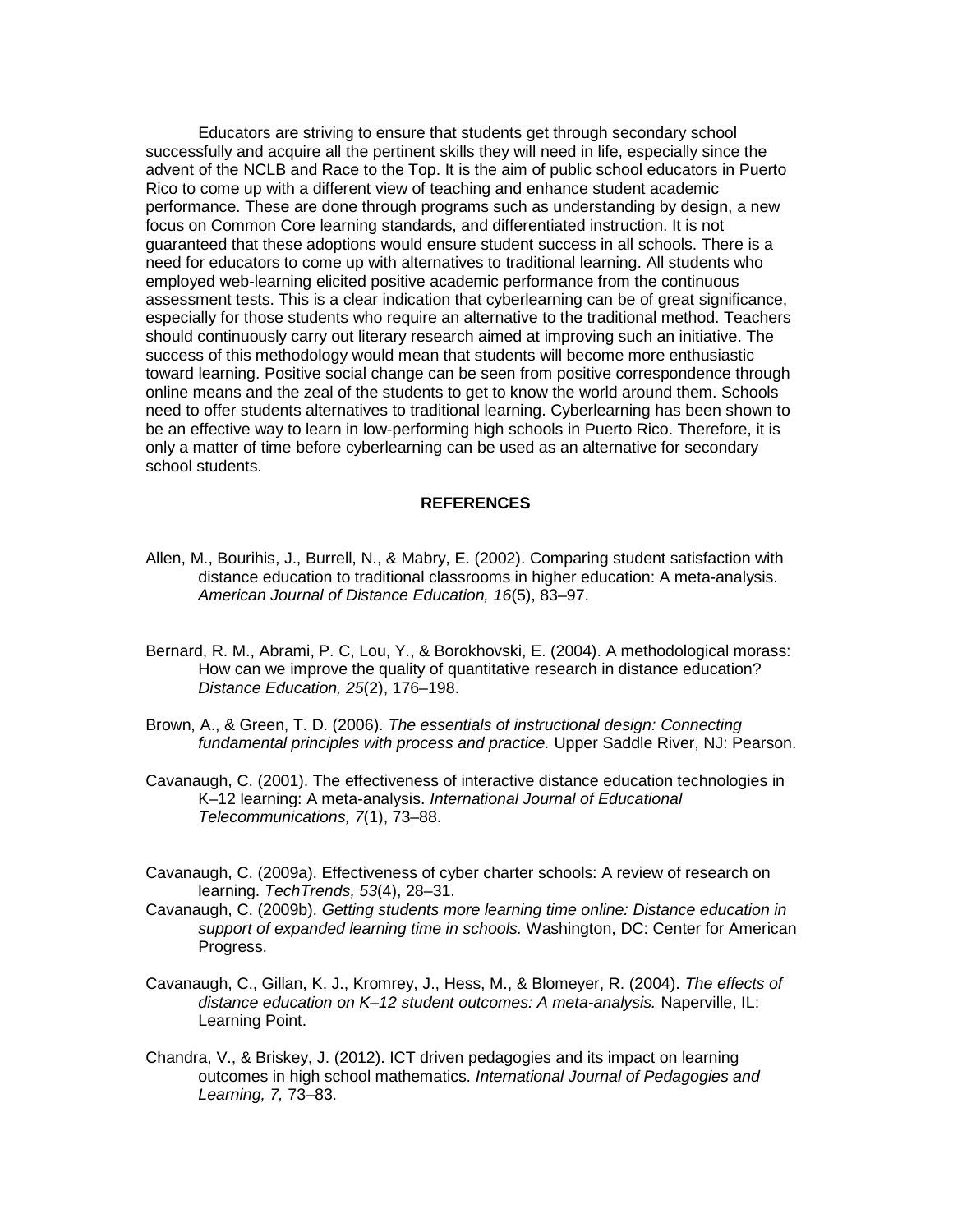- Chandra, V., & Lloyd, M. (2008). The methodological nettle: ICT and student achievement. *British Journal of Educational Technology, 39,* 1087–1098.
- Cheng, K., & Chen, Y. F. (2008). A practical learning example for accounting on web-based collaborative learning. *Business Education Quarterly, 118,* 23–28.
- Cheung, L., & Kan, A. (2002). Evaluation of factors related to student performance in a distance learning business communication course. *Journal of Education of Business, 77*(5), 257.
- College Board Puerto Rico. (2013a). *Prueba de aprovechamiento académico* [*Academic achievement test*]. Hato Rey, PR: Author.
- College Board Puerto Rico. (2013b). *Achievement and Aptitude Test technical manual.* Hato Rey, PR: Author.
- Creswell, J. W. (2012). *Educational research: Planning, conducting, and evaluating quantitative and qualitative research* (4th ed.). Upper Saddle River, NJ: Merrill Prentice Hall.
- Crook, C., Harrison, C., Farrington-Flint, L., Tomas, C., & Underwood, J. (2010). *The impact of technology: Value-added classroom practice: Final report.* Retrieved from http://dera.ioe.ac.uk/1771/
- Dede, C. (2005). Planning for "neomillennial" learning styles: Implications for investments in technology and faculty. In J. Oblinger & D. Oblinger (Eds.), *Educating the net generation* (pp. 226–247). Boulder, CO: Educause.
- Department of Education of Puerto Rico. (2004). *Proyecto de renovación curricular* [*Curricular renovation project*]. Hato Rey, PR: Author.
- Department of Education of Puerto Rico. (2013a). *Análisis del informe de logros: Tratamiento intensivo total* [*Progress report analysis: Total intensive treatment*]. Hato Rey, PR: Author.
- Department of Education of Puerto Rico. (2013b). *Department of Education schools profiles.* Hato Rey, PR: Author.
- Department of Education of Puerto Rico. (2010). *Department of Education schools profiles.* Hato Rey, PR: Author.
- Department of Education of Puerto Rico. (2013a). *Análisis del informe de logros: Tratamiento intensivo total* [*Progress report analysis: Total intensive treatment*]. Hato Rey, PR: Author.
- Field, A. (2009). *Discovering statistics using SPSS* (3rd ed.). London, England: Sage.
- Friedman, T. L. (2005). *The world is flat: A brief history of the twenty-first century.* New York, NY: Farrar, Straus, & Giroux.
- Gall, M. D., Borg, W. R., & Gall, J. P. (2006). *Educational research: An introduction* (8th ed.). White Plains, NY: Longman.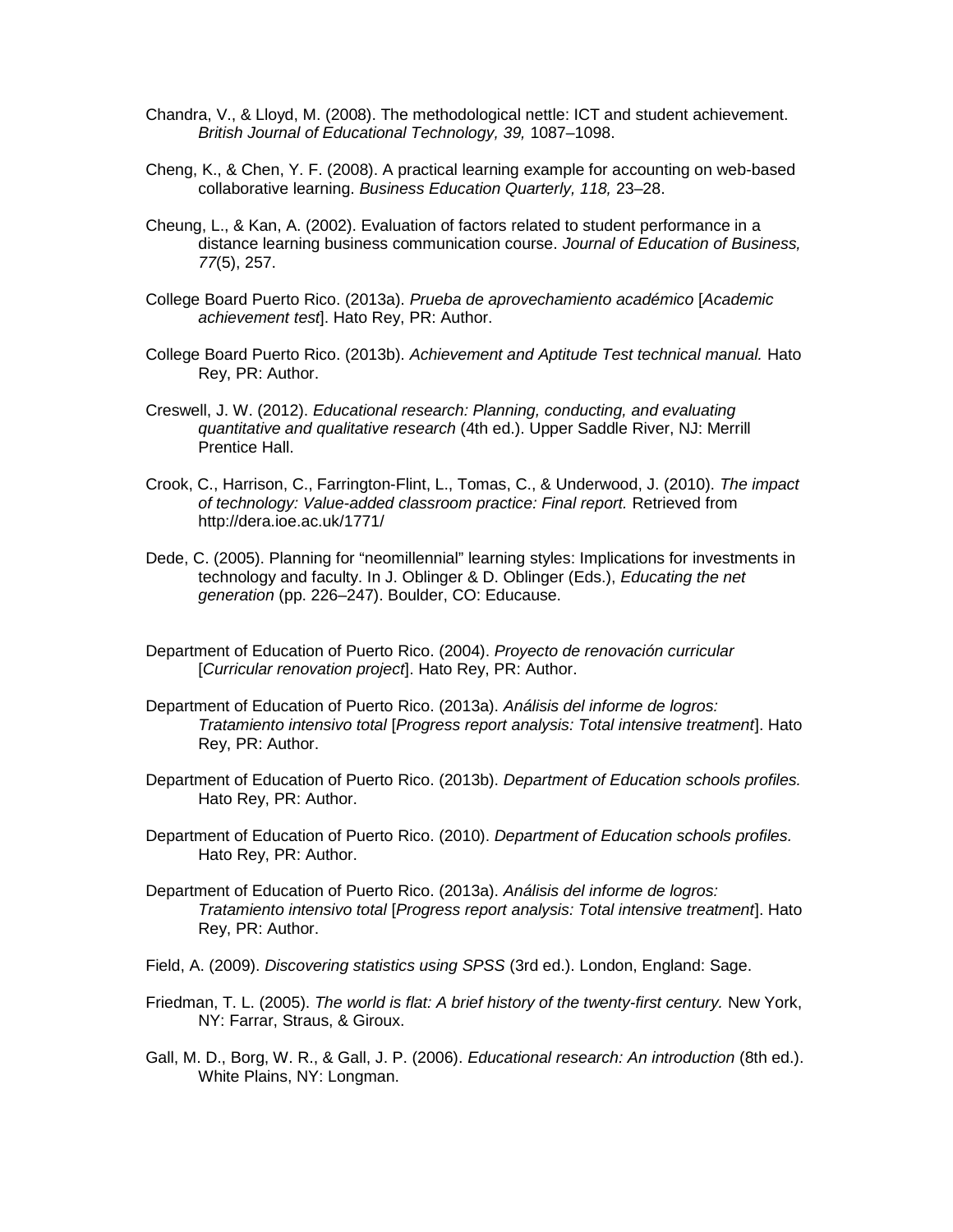- Gammie, E., Paver, B., Gammie, B., & Duncan, F. (2003). Gender differences in accounting education: An undergraduate exploration. *Accounting Education, 12*(2), 177.
- Henning, W. (2004). Everyday cognition and situated learning. In D. Jonassen (Ed.), *Handbook of research on educational communications and technology* (pp. 143– 168). Mahwah, NJ: Erlbaum.
- Hill, J., Song, L., & West, R. (2009). Social learning theory and web-based learning environments: A review of research and discussion of implications. *American Journal of Distance Education, 23*(2), 88–103.
- Hodges, C. (2008). Self-efficacy in the context of online learning environments: A review of the literature and directions for research. *Performance Improvement Quarterly, 20,* 7–25.
- Imel, S. (2003). *Informal adult learning and the Internet.* Available from ERIC database. (ED481327)
- International Society for Technology in Education. (2007). *National Educational Technology Standards (NETS\*S) and performance indicators for students.* Eugene, OR: Author.
- Keeler, C. G., Richter, J., Anderson-Inman, L., Horney, M. A., Ditson, M. (2007). Exceptional learners: Differentiated instruction online. In C. Cavanaugh & R. Blomeyer (Eds.), *What works in K–12 online learning* (pp. 125−178). Eugene, OR: International Society for Technology in Education.
- Leung, F. K. S. (2006). The impact of information and communication technology on our understanding of the nature of mathematics. *For the Learning of Mathematics, 26*(1), 1, 29–34.
- Liaw, S., Chen, G., & Huang, H. (2008). Users' attitudes toward web-based collaborative learning systems for knowledge management. *Computer & Education, 50*(3), 950– 961.
- London, J. (2011). *Key aspects of cyberlearning resources with compelling results.* Paper presented at the American Society of Electrical Engineers, Atlanta, GA.
- Machtmes, K., & Asher, J. W. (2000). A meta-analysis of the effectiveness of telecourses in distance education. *American Journal of Distance Education, 14*(1), 27–46.
- Madhavan, K., Schroeder, J., & Xian, H. (2009). *Evaluating the effectiveness and use of cyberlearning environments in engineering education: A qualitative analysis.* London, England: Sage.
- Mathematical Sciences Education Board. (2001). *Adding it up: Helping children learn mathematics.* Washington, DC: National Academies Press.
- Means, B., & Haertel, G. (2004). *Using technology evaluation to enhance student learning.* New York, NY: Teachers College Press.
- Moore, M. G. (1990). Recent contribution to theory of distance learning. *Open Learning, 5,* 10–15.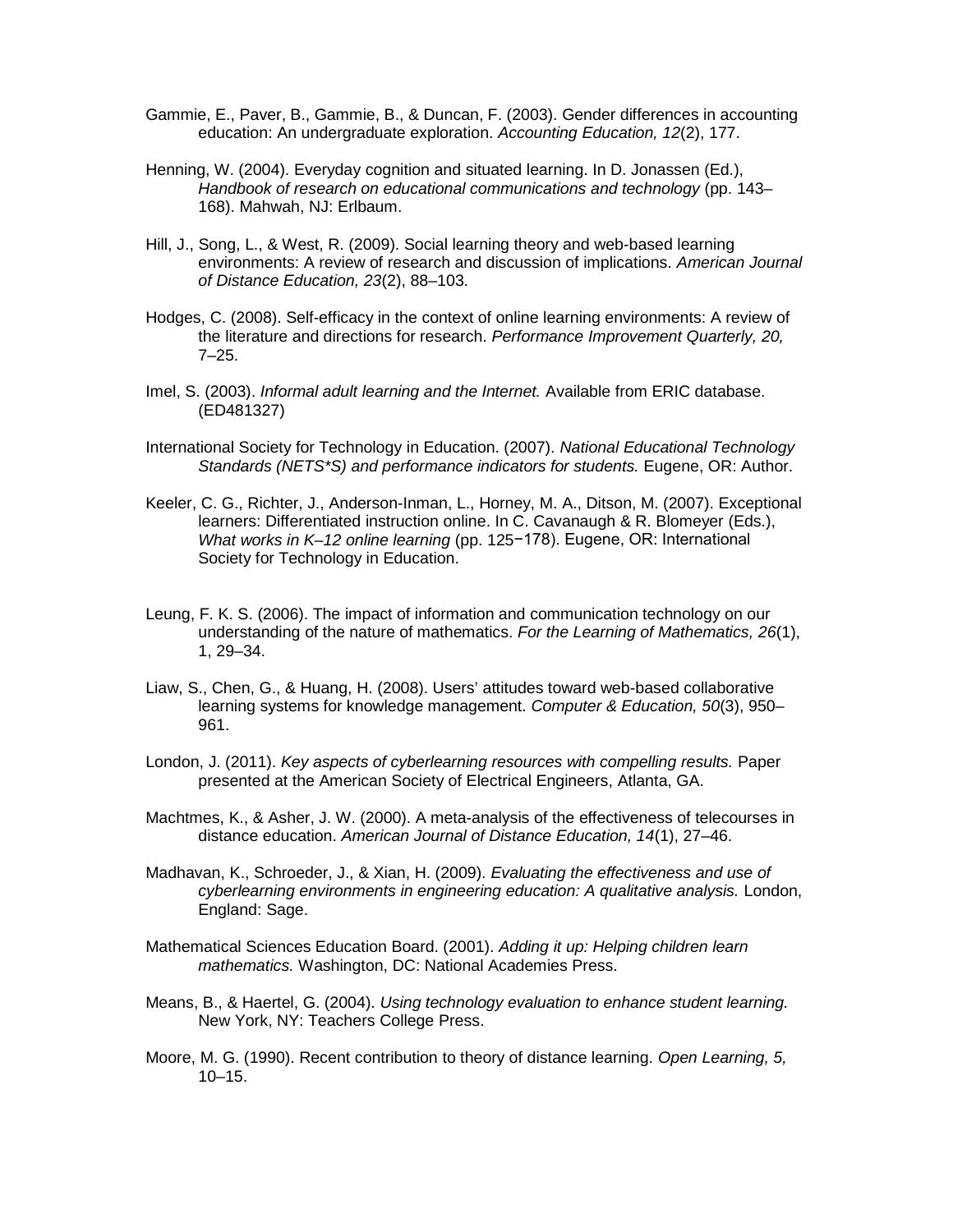- Nachmias, R., Mioduser, D., & Forkosh-Boruch, A. (2010). ICT use in education: Different uptake and practice in Hebrew speaking and Arab speaking schools in Israel. *Journal of Computer Assisted Learning, 26,* 492–506.
- National Council of Teachers of Mathematics. (2000). *Principles and standards for school mathematics.* Reston, VA: Author.
- National Council of Teachers of Mathematics. (2010). *Technology: Position statement.* Reston, VA: Author.
- National Science Foundation. (2008). *Fostering learning in the networked world: The cyberlearning opportunity and challenge.* Arlington, VA: Author.
- Neo, M. (2007). Learning with multimedia: Engaging students in constructivist learning. *International Journal of Instructional Media, 34,* 149–158.
- Organization for Economic Co-operation and Development. (2004). *Learning for tomorrow's world: First results from PISA 2003.* Paris, France: Author.
- Polit, D., & Beck, C. (2008). *Nursing research: Generating and assessing evidence for nursing practice.* Philadelphia, PA: Lippincott, Williams, & Wilkins.
- Repetto, J., Webb, K., Neubert, D., & Curran, C. (2006). *The middle school experience: Successful teaching and transition planning for diverse learners.* Austin, TX: Pro-Ed.
- Rhim, L., & Kowal, J. (2008). *Demystifying special education in virtual charter schools.* Alexandria, VA: Special Education Technical Assistance for Charter Schools Project.
- Richardson, J. W. (2011). Challenges of adopting technology for education in less developed countries: The case of Cambodia. *Comparative Education Review, 55,* 8–29.
- Roldán Soto, C. (2004, June 16). Up to date with the federal government. *El Nuevo Dia,* p. 10.
- Rovai, A. P., & Barnum, K. T. (2007). On-line course effectiveness: An analysis of student interactions and perceptions of learning. *Journal of Distance Education, 18*(1), 57– 73.
- Salkind, N. J. (2006). *Exploring research* (6th ed.). Upper Saddle River, NJ: Pearson.
- **Slavin, R. E.**, Lake, C., & Groff, C. (2009). Effective programs in middle and high school mathematics: A best-evidence synthesis. *Review of Educational Research, 79,* 839– 911.
- Vygotsky, L. S. (1978). *Mind in society: The development of higher psychological processes.* Cambridge, MA: Harvard University Press.
- Wang, Q. Y. (2008). A generic model for guiding the integration of ICT into teaching and learning. *Innovations in Education and Teaching International, 45*(4), 411–419.
- Willett, R. (2007). Technology, pedagogy and digital production: A case study of children learning new media skills. *Learning, Media, and Technology, 32,* 167–181.